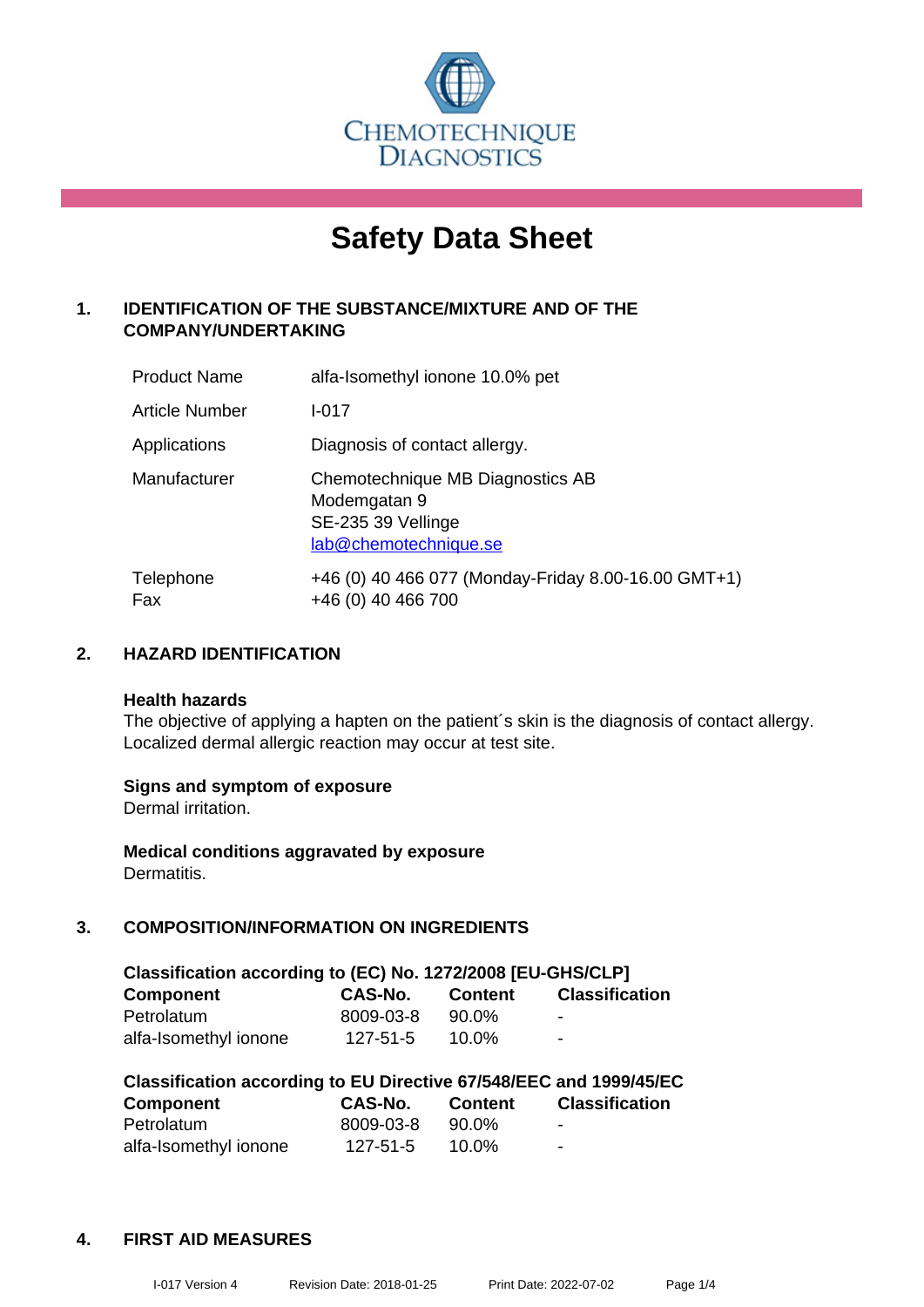#### **Emergency and first aid procedures**

Obtain medical attention.

# **5. FIRE-FIGHTING MEASURES\***

#### **Suitable extinguish media**

CO2, powder or water spray. Fight larger fires with water spray or alcohol resistant foam.

#### **For safety reasons unsuitable extinguishing agents** Water with full jet.

**Special protective equipment for fire-fighters** Wear self-contained respiratory protective device. Wear fully protective suit.

\*Data is shown for petrolatum only

#### **6. ACCIDENTAL RELEASES MEASURES**

**Steps to be taken if material is released or spilled** Contain and place in a closed container.

#### **7. HANDLING AND STORAGE**

**Precautions to be taken in handling and storage** Store dark at 5-8°C. Avoid extended exposure to light. FOR EXTERNAL USE ONLY.

#### **8. EXPOSURE CONTROLS/PERSONAL PROTECTION**

**Respiratory protection** Not required.

**Ventilation** Local exhaust.

**Protective gloves** Disposal gloves.

#### **Eye protection**

Not required with normal use.

#### **Work/Hygienic practices**

Wash hands after each use.

#### **9. PHYSICAL AND CHEMICAL PROPERTIES**

Appearance Ivory White Semi-solid Odour **Fragrance** 

Melting point\* 50-55° C Boiling point\* No data available Flash point\* >100°C Self ignition\* Product does not self ignite.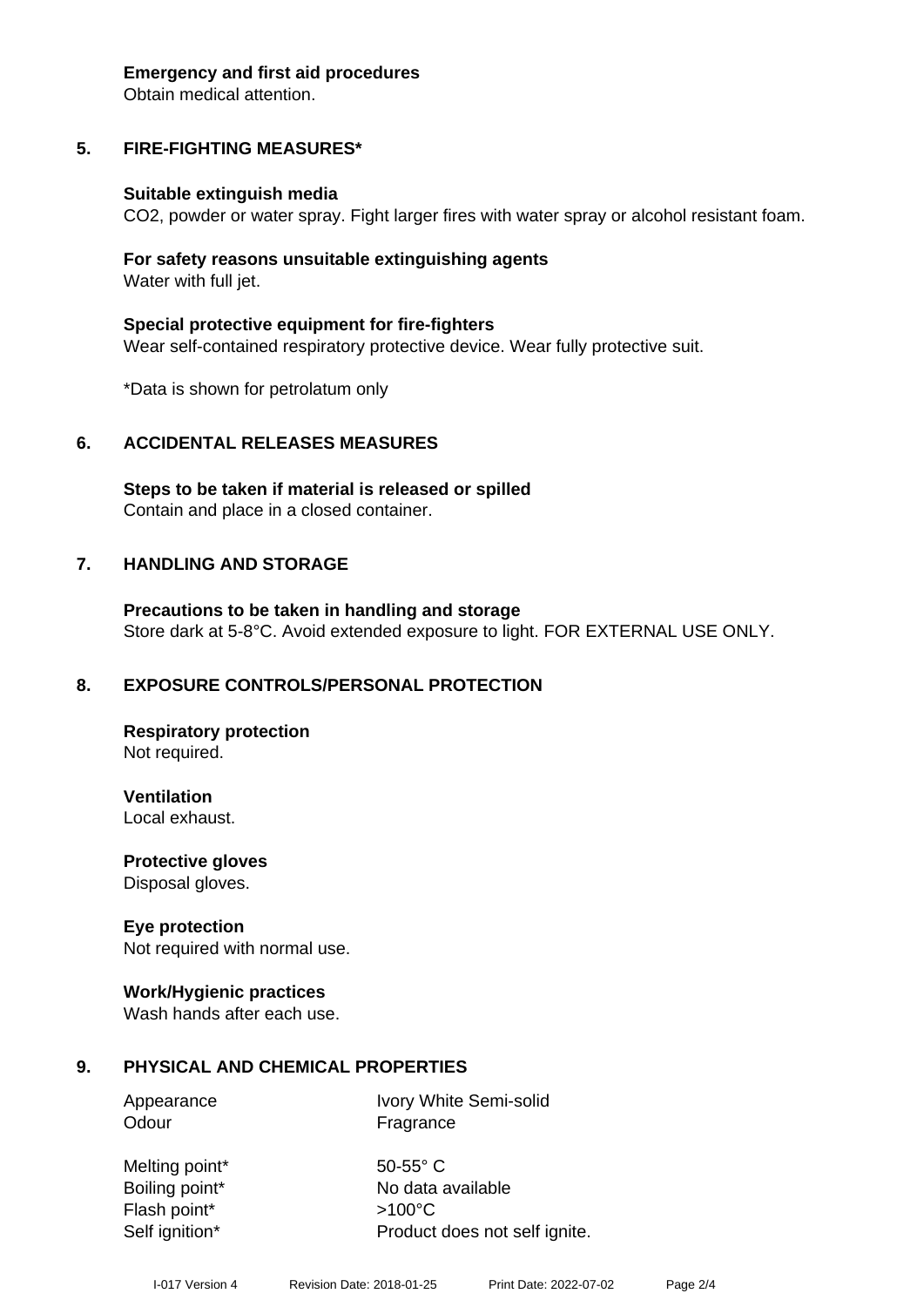Density\* No data available. Solubility in/Miscibility with Water\*

Danger of explosion\* Product does not present an explosion hazard. Insoluble

\*Data is shown for petrolatum only

### **10. STABILITY AND REACTIVITY**

#### **Incompability**

May react with strong oxidizing agents.

#### **Stability**

Stable at recommended storage conditions.

#### **Hazardous byproducts**

Combustion may generate CO, CO2 and other oxides.

# **Hazardous polymerization**

Will not occur.

# **11. TOXICOLOGICAL INFORMATION**

No data available.

#### **12. ECOLOGICAL INFORMATION**

No data available.

#### **13. DISPOSAL CONSIDERATIONS**

**Waste disposal method** Comply with federal, state/provincial and local regulation.

#### **14. TRANSPORT INFORMATION**

Not dangerous goods.

#### **15. REGULATORY INFORMATION**

The classification is according to the latest editions of the EU lists, and extended by company and literature data.

#### **16. OTHER INFORMATION**

#### **Text of H-statements and R-phrases mentioned in Section 3**

Pharmaceutical quality of tested hapten is confirmed by Chemotechnique Diagnostics according to validated analytical methods. Hapten passed test according to GMP standards.